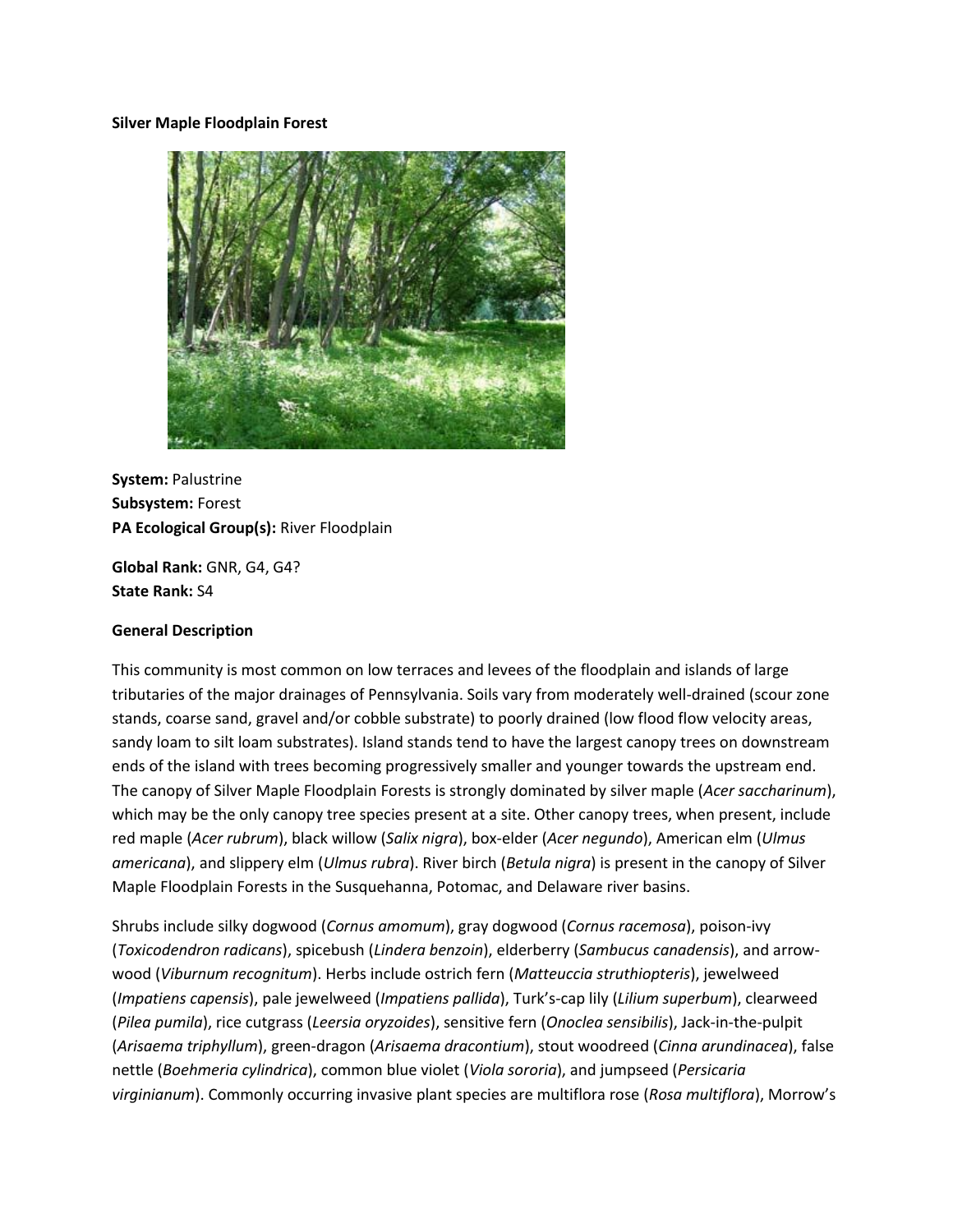honeysuckle (*Lonicera morrowii*), common privet (*Ligustrum vulgare*), Japanese barberry (*Berberis thunbergii*), Japanese stiltgrass (*Microstegium vimineum*), Japanese knotweed (*Fallopia japonica*), and garlic-mustard (*Alliaria petiolata*).

Forest quality varies considerably across the range of this community type in Pennsylvania. Most stands exhibit a moderately open understory and regeneration of overstory trees has been a concern in Silver Maple Floodplain Forests in the region due to changes in frequency and duration of flooding events and invasion of exotic invasive plants.

## **Rank Justification**

Common, widespread, and abundant in the jurisdiction.

## **Identification**

- Found on floodplains of large creeks and rivers
- Canopy dominated by silver maple

## **Characteristic Species**

Trees

- Silver maple (*[Acer saccharinum](http://www.natureserve.org/explorer/servlet/NatureServe?searchName=Acer+saccharinum)*)
- Red maple (*[Acer rubrum](http://www.natureserve.org/explorer/servlet/NatureServe?searchName=Acer+rubrum)*)
- [Black willow \(](http://www.natureserve.org/explorer/servlet/NatureServe?searchName=Salix+nigra)*Salix nigra*)
- Box-elder (*[Acer negundo](http://www.natureserve.org/explorer/servlet/NatureServe?searchName=Acer+negundo)*)
- American elm (*[Ulmus americana](http://www.natureserve.org/explorer/servlet/NatureServe?searchName=Ulmus+americana)*)
- Red elm (*[Ulmus rubra](http://www.natureserve.org/explorer/servlet/NatureServe?searchName=Ulmus+rubra)*)

## Shrubs

- Silky dogwood (*[Cornus amomum](http://www.natureserve.org/explorer/servlet/NatureServe?searchName=Cornus+amomum+ssp.+amomum)*)
- Gray dogwood (*[Cornus racemosa](http://www.natureserve.org/explorer/servlet/NatureServe?searchName=Cornus+racemosa)*)
- Spicebush (*[Lindera benzoin](http://www.natureserve.org/explorer/servlet/NatureServe?searchName=Lindera+benzoin)*)
- American elder (*[Sambucus canadensis](http://www.natureserve.org/explorer/servlet/NatureServe?searchName=Sambucus+canadensis)*)
- [Northern arrow-wood \(](http://www.natureserve.org/explorer/servlet/NatureServe?searchName=Viburnum+recognitum)*Viburnum recognitum*)

**Herbs**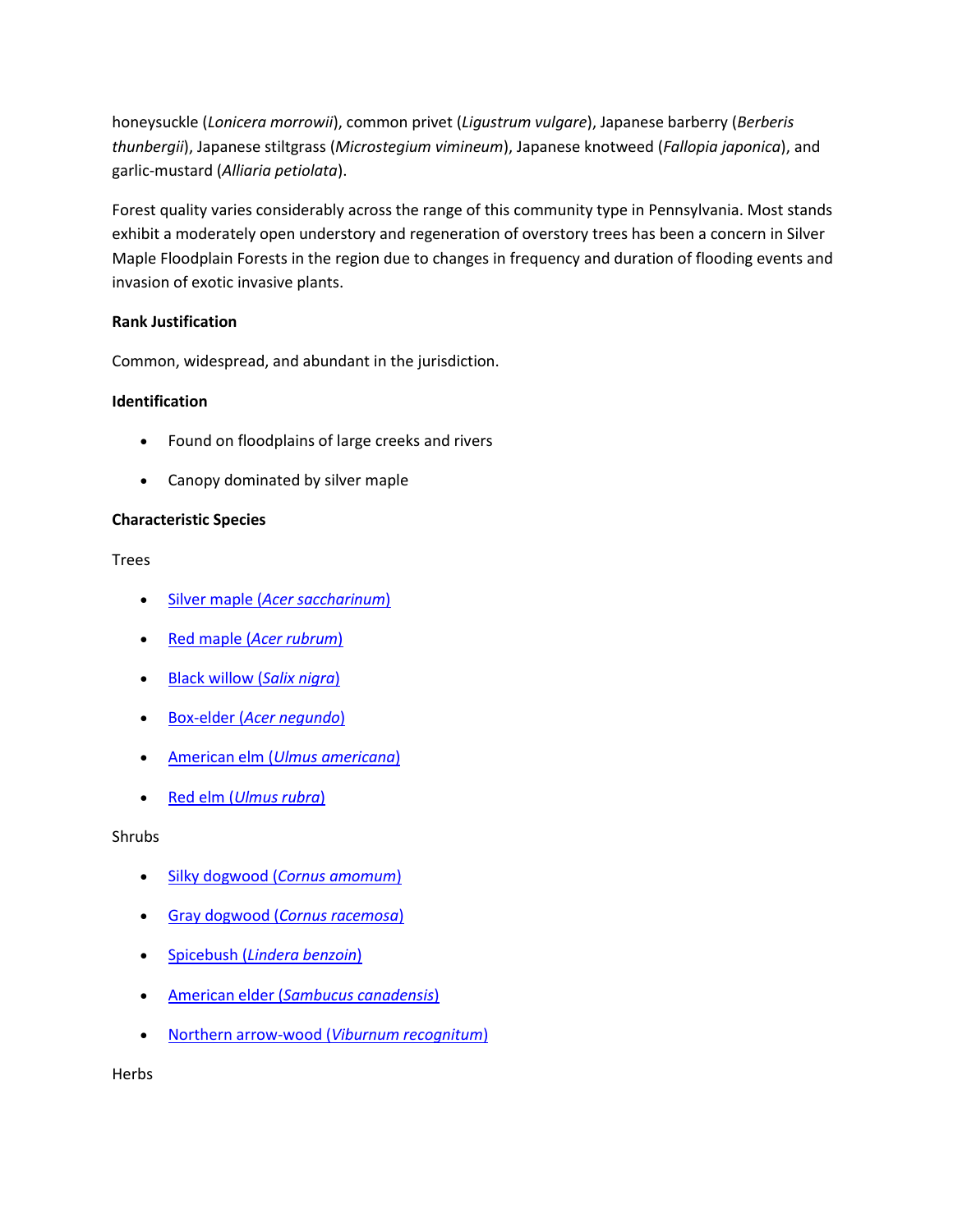- Ostrich fern (*[Matteuccia struthiopteris](http://www.natureserve.org/explorer/servlet/NatureServe?searchName=Matteuccia+struthiopteris)*)
- Jewelweed (*[Impatiens capensis](http://www.natureserve.org/explorer/servlet/NatureServe?searchName=Impatiens+capensis)*)
- Turk's-cap lily (*[Lilium superbum](http://www.natureserve.org/explorer/servlet/NatureServe?searchName=Lilium+superbum)*)
- Clearweed (*[Pilea pumila](http://www.natureserve.org/explorer/servlet/NatureServe?searchName=Pilea+pumila)*)
- Rice cutgrass (*[Leersia oryzoides](http://www.natureserve.org/explorer/servlet/NatureServe?searchName=Leersia+oryzoides)*)
- Sensitive fern (*[Onoclea sensibilis](http://www.natureserve.org/explorer/servlet/NatureServe?searchName=Onoclea+sensibilis)*)
- Jack-in-the-pulpit (*[Arisaema triphyllum](http://www.natureserve.org/explorer/servlet/NatureServe?searchName=Arisaema+triphyllum)*)
- Green-dragon (*[Arisaema dracontium](http://www.natureserve.org/explorer/servlet/NatureServe?searchName=Arisaema+dracontium)*)
- Wood reedgrass (*[Cinna arundinacea](http://www.natureserve.org/explorer/servlet/NatureServe?searchName=Cinna+arundinacea)*)
- False nettle (*[Boehmeria cylindrica](http://www.natureserve.org/explorer/servlet/NatureServe?searchName=Boehmeria+cylindrica)*)
- Common blue violet (*[Viola sororia](http://www.natureserve.org/explorer/servlet/NatureServe?searchName=Viola+sororia)*)
- Jumpseed (*[Persicaria virginiana](http://www.natureserve.org/explorer/servlet/NatureServe?searchName=Polygonum+virginianum%20)*)

#### Vines

- [Riverbank grape \(](http://www.natureserve.org/explorer/servlet/NatureServe?searchName=Vitis+riparia)*Vitis riparia*)
- Poison-ivy (*[Toxicodendron radicans](http://www.natureserve.org/explorer/servlet/NatureServe?searchName=Toxicodendron+radicans)*)

## **International Vegetation Classification Associations:**

[Silver Maple Floodplain Bottom Forest \(Sensitive Fern Type\)](http://www.natureserve.org/explorer/servlet/NatureServe?searchCommunityUid=ELEMENT_GLOBAL.2.687000) (CEGL006176) [Silver Maple Floodplain Levee Forest](http://www.natureserve.org/explorer/servlet/NatureServe?searchCommunityUid=ELEMENT_GLOBAL.2.684386) (CEGL006147) [Silver Maple -](http://www.natureserve.org/explorer/servlet/NatureServe?searchCommunityUid=ELEMENT_GLOBAL.2.686814) Elm Forest (CEGL002586)

## **NatureServe Ecological Systems:**

[Central Appalachian River Floodplain \(](http://www.natureserve.org/explorer/servlet/NatureServe?searchSystemUid=ELEMENT_GLOBAL.2.723001)CES202.608)

## **Origin of Concept**

Fike, J. 1999. Terrestrial and palustrine plant communities of Pennsylvania. Pennsylvania Natural Diversity Inventory. Harrisburg, PA. 86 pp., Zimmerman, E., and G. Podniesinski. 2008. Classification, Assessment and Protection of Floodplain Wetlands of the Ohio Drainage. Pennsylvania Natural Heritage Program, Western Pennsylvania Conservancy, Pittsburgh, PA. Report to: The United States Environmental Protection Agency and the Pennsylvania Department of Conservation and Natural Resources, Office of Conservation Science. US EPA Wetlands Protection State Development Grant no. CD-973081-01-0., Pennsylvania Natural Heritage Program. 2004. Classification, Assessment and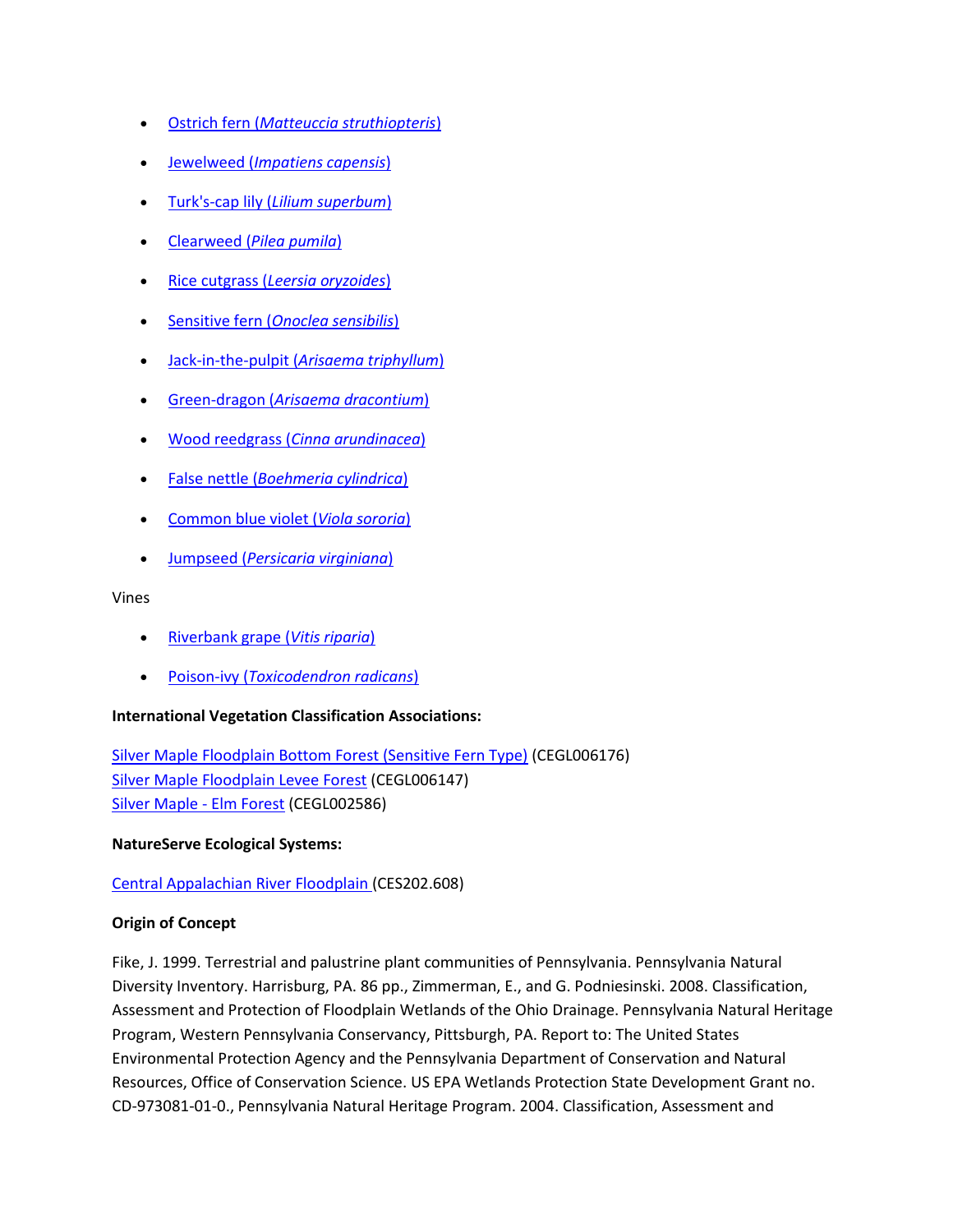Protection of Non-Forested Floodplain Wetlands of the Susquehanna Drainage. Report to: The United States Environmental Protection Agency and the Pennsylvania Department of Conservation and Natural Resources, Bureau of Forestry, Ecological Services Section. US EPA Wetlands Protection State Development Grant no. CD-98337501.

## **Pennsylvania Community Code**

SM : Silver Maple Floodplain Forest

## **Similar Ecological Communities**

Sugar Maple – Mixed Hardwood Floodplain Forests contain a greater diversity of canopy trees than the Silver Maple Floodplain Forest, which is dominated mainly by silver maple (*Acer saccharinum*). Sugar Maple – Mixed Hardwood Floodplain Forests are limited to rich sites on small to medium size tributaries. In addition to a greater diversity of canopy trees, including white ash and basswood, Sugar Maple – Mixed Hardwood Floodplain Forests exhibit a more diverse vernal flora than do the Silver Maple Floodplain Forest as nutrients, especially calcium are more available and sites are more protected from high intensity, long duration spring floods. Sugar Maple – Mixed Hardwood Floodplain Forests typically have more structural diversity than the Silver Maple Floodplain Forest types, with small trees and shrubs common in the subcanopy.

## **Fike Crosswalk**

Silver Maple Floodplain Forest

# **Conservation Value**

While this type itself is not rare in Pennsylvania, large contiguous forested floodplains along stretches of free flowing river are uncommon. Due to the widespread conversion to agriculture and development, large patches of floodplain forest are uncommon in Pennsylvania and hold high conservation significance. This community also serves as a buffer for sediment and pollution runoff from adjacent developed lands by slowing the flow of surficial water causing sediment to settle within this wetland.

## **Threats**

Alteration to the frequency and duration of flood events and development of the river floodplains are the two greatest threats to this community statewide and can lead to habitat destruction and/or shifts in community function and dynamics. Non-native invasive plants may be equally devastating as native floodplain plants are displaced. Robust clonal invasive species such as Japanese knotweed (*Fallopia japonica*) may interfere with seedling recruitment in the understory. Development of adjacent land can lead to an accumulation of agricultural run-off and pollution, sedimentation, and insolation/thermal pollution.

## **Management**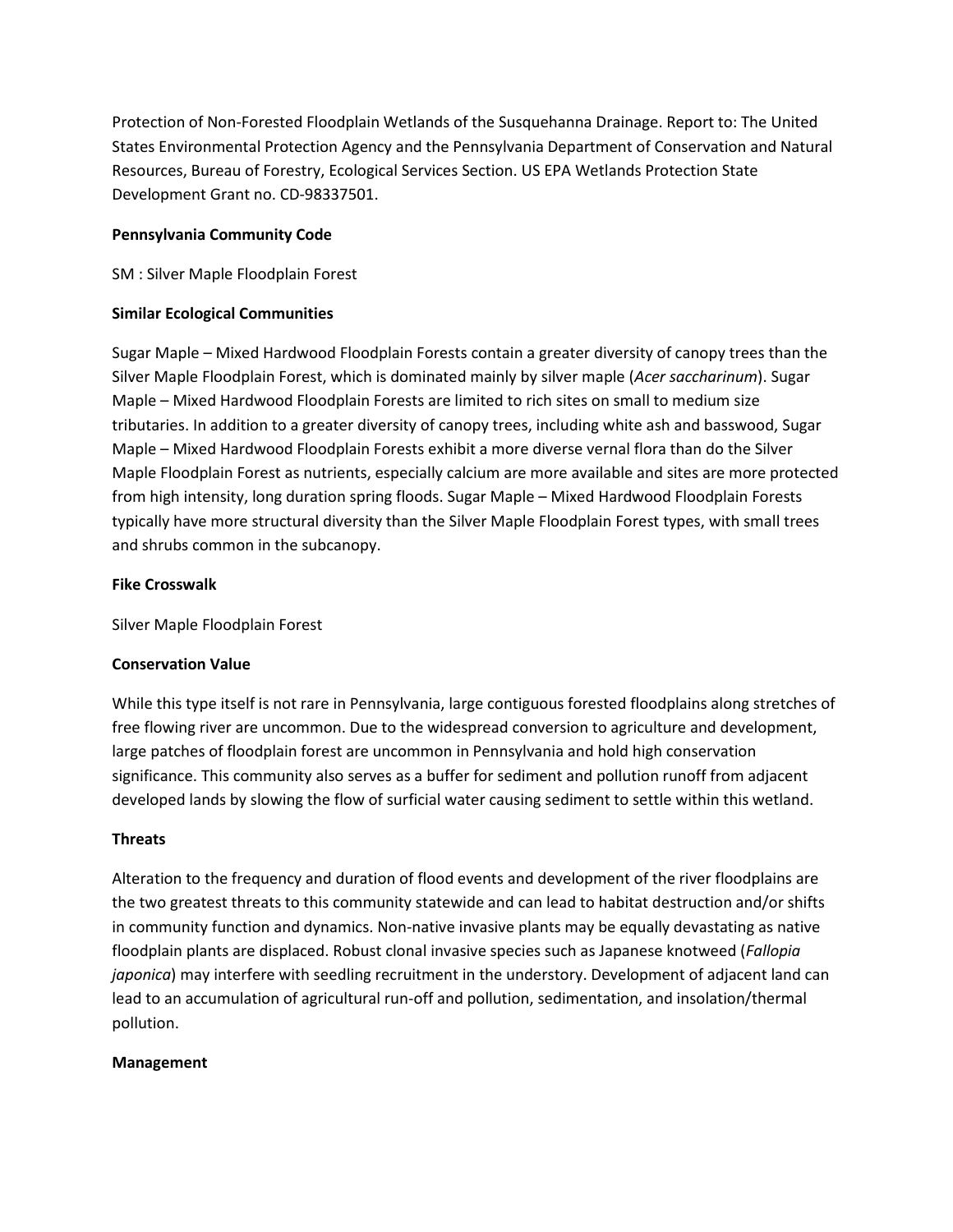Direct impacts to floodplain ecosystems (e.g., road construction, development, filling of wetlands) altered their composition, structure, and function statewide. Further impacts that alter riparian function of the remaining areas should therefore be avoided. When development is unavoidable, low impact alternatives (e.g., elevated footpaths, boardwalks, bridges, pervious paving) that maintain floodplain processes should be utilized to minimize impacts to natural areas and the plant and animal species within them. Maintenance of natural buffers surrounding high quality examples of floodplain wetlands is recommended in order to minimize nutrient runoff, pollution, and sedimentation. Care should also be taken to control and prevent the spread of invasive species into high quality sites.

As floodplains are dependent on periodic disturbance, natural flooding frequency and duration should be maintained and construction of new dams, levees, or other in-stream modifications should be avoided. Activities resulting in destabilization of the banks or alteration of the disturbance patterns of the site should be avoided. Numerous land use planning recommendations have been proposed to reduce the negative impacts of changing land use on riparian systems. These include protecting riparian buffer habitat, retaining natural areas in developed landscapes, compensating for lost habitat, excluding livestock grazing from riparian areas, providing corridors between riparian and upland habitats, avoiding constructing roads and utility lines through riparian habitat areas, and restoring degraded riparian habitat. Providing the river system some scope to maintain itself may be more cost-effective in the long run than attempts at controlling natural functions through human intervention.

## **Research Needs**

Variations may occur at ecoregional levels. This type occurs across the state, but several sub-types are described in NatureServe's International Vegetation Classification System, suggesting that more work is needed to investigate differences between silver maple forests across ecoregions. There is need to monitor high quality examples of this community type.

## **Trends**

Silver Maple Floodplain Forests were undoubtedly more common and have declined due to dam impoundments, human development, and farming; modification of the adjacent upland has further impacted the quality of this type. As this type is dependent upon nutrient input and disturbance of flowing water, alteration of the natural flooding regime (duration and frequency) is most likely the most critical factor influencing the quality and persistence of this type. The relative trend for this community is likely stable or may be declining slightly due to development; however, new alterations to river hydrology could result in significant changes to this type. High quality examples are most likely declining due to invasion by exotic plant species and lack of periodic flooding events.

## **Range Map**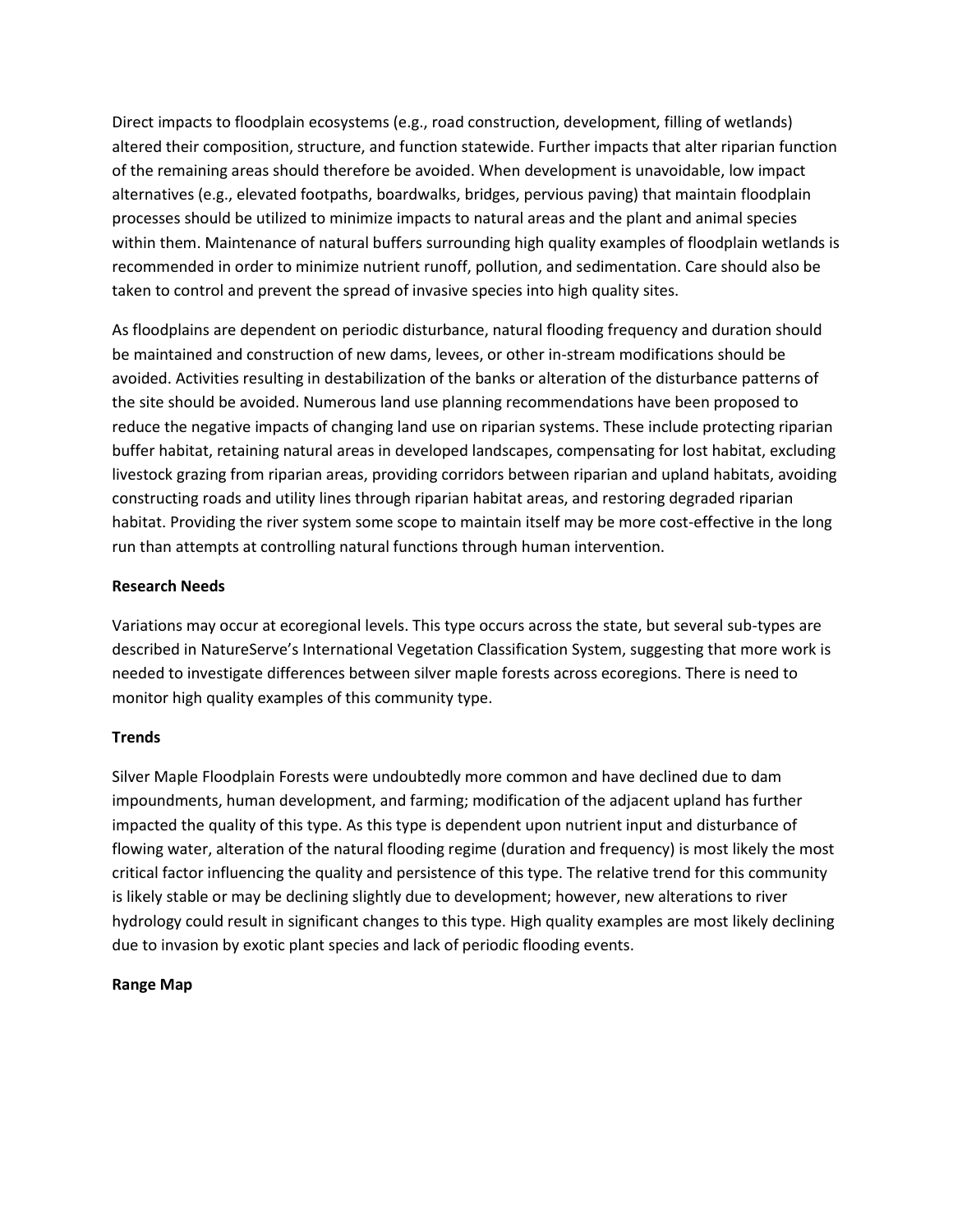

### **Pennsylvania Range**

Statewide

## **Global Distribution**

This community occurs throughout the mid-Atlantic U.S. and has been identified in plant community classifications from Pennsylvania, New York, Maryland, and Delaware.

#### **References**

Cowardin, L.M., V. Carter, F.C. Golet, and E.T. La Roe. 1979. Classification of wetlands and deepwater habitats of the United States. U.S. Fish and Wildlife Service. Washington, D.C. 131 pp.

Edinger, Gregory J., D.J. Evans, Shane Gebauer, Timothy G. Howard, David M. Hunt, and Adele M. Olivero. 2002. Ecological Communities of New York State. Second Edition. A revised and expanded edition of Carol Reschke's Ecological Communities of New York State. New York Natural Heritage Program, New York State Department of Environmental Conservation. Albany, NY. 136 pp.

Fike, J. 1999. Terrestrial and palustrine plant communities of Pennsylvania. Pennsylvania Natural Diversity Inventory. Harrisburg, PA. 86 pp.

NatureServe. 2009. NatureServe Central Databases. Arlington, Virginia. USA

Pennsylvania Natural Heritage Program. 2002. Classification, Assessment and Protection of Forested Floodplain Wetlands of the Susquehanna Drainage. Report to: The United States Environmental Protection Agency and the Pennsylvania Department of Conservation and Natural Resources, Bureau of